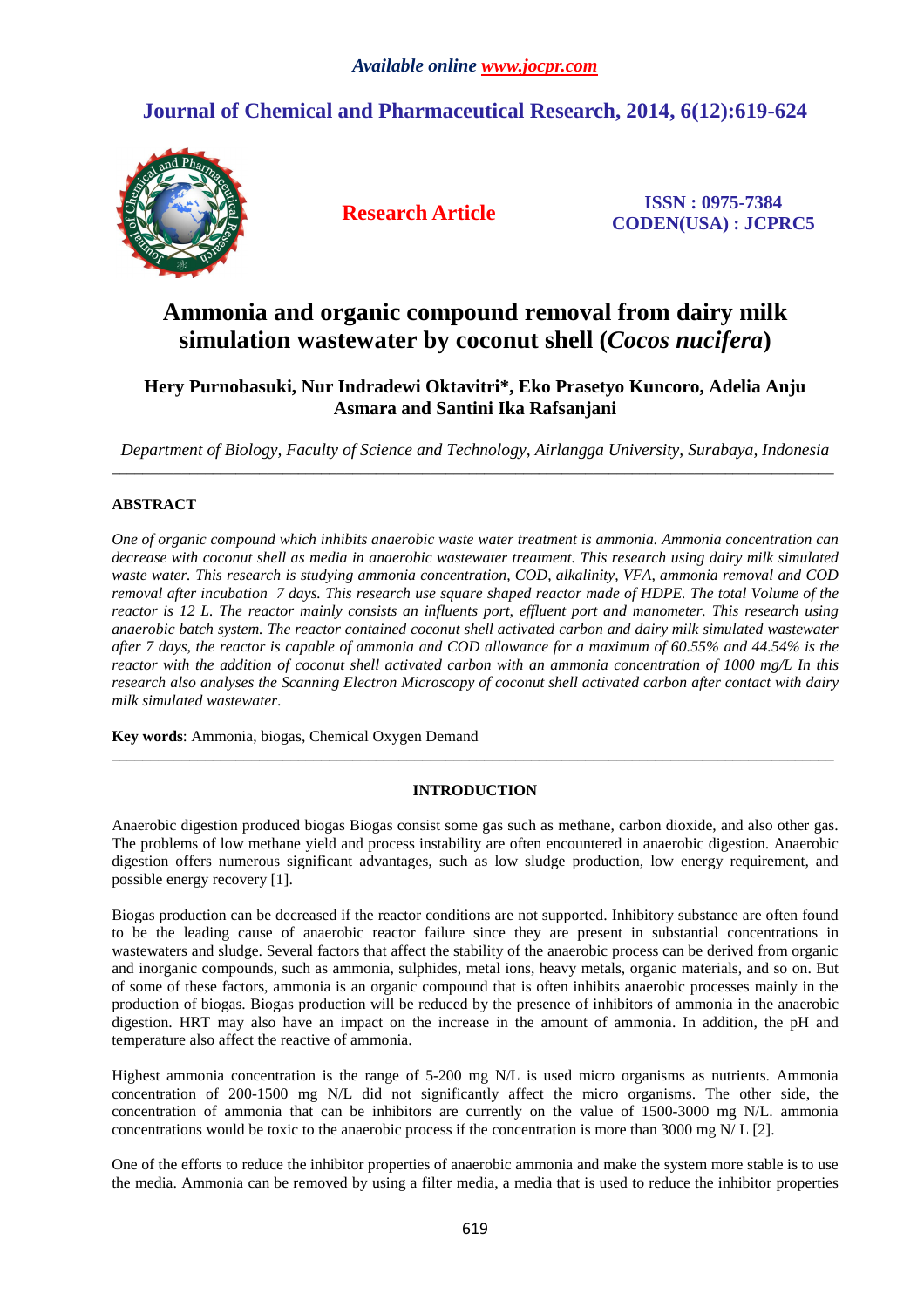of ammonia, such as clay [3], activated carbon [4], Carbon Fiber Textile ( CFT), zeolites [5], and etc. However, the use of such media requires a high cost. The research of [6] using coconut shell activated carbon for adsorption of heavy metals. Whereas there is less of studies using coconut shell activated carbon to eliminate ammonia. According to [7] the use of coconut shell activated carbon media to eliminate ammonia levels have been done, but the ammonia levels were set aside only in the range of 198 mg N/L to 3912 mg N/L. Whereas, if the ammonia will be the inhibitor concentration is 1500-3000 mg/L. This study examined the ability of coconut shell charcoal to eliminate ammonia at a concentration of 1000-3000 mg/L.

*\_\_\_\_\_\_\_\_\_\_\_\_\_\_\_\_\_\_\_\_\_\_\_\_\_\_\_\_\_\_\_\_\_\_\_\_\_\_\_\_\_\_\_\_\_\_\_\_\_\_\_\_\_\_\_\_\_\_\_\_\_\_\_\_\_\_\_\_\_\_\_\_\_\_\_\_\_\_*

#### **EXPERIMENTAL SECTION**

#### **Materials and instruments**

The research used is a laboratory scale anaerobic batch system. It is a square shaped reactor made of HDPE. The total Volume of the reactor is 12 L. The reactor mainly consists an influents port, effluent port. This research use six reactor. Three reactors with code 0/1000; 0/2000; 0/3000 are reactor only fill with dairy milk synthetic wastewater with different ammonia i.e., 1000; 2000; 3000 mg/L. The other three reactor with code M/1000; M/2000; M/3000 are reactor fill with dairy milk synthetic wastewater with different ammonia i.e., 1000; 2000; 3000 mg/L and each reactor is added with coconut shell activated-carbon. Ammonia is analysed with nessler method. Alkalinity analysis by simple titration method as per bicarbonate and total volatile acids concentration in anaerobic digester simple titration. The COD analyses is according to the open reflux method described in standard method.

#### **Characterization of dairy-milk synthetic wastewater**

A synthetic dairy-milk waste water have been performed with providing additional seeds. The additional seed for experimentation have been obtained using pre-prepared culture media from synthetic dairy-milk waste. 100 ml nutrients solution has been used in 395 ml synthetic milk water and 5 ml sewage. Nutrients made from 20 gram glucose, 14,4 gram KNO<sub>3</sub>, 30 gram Na<sub>2</sub>S<sub>2</sub>O<sub>3</sub>, 100 gram NaHCO<sub>3</sub>, 2 gram NH<sub>4</sub>CL, 2 gram MgSO4 and 2 gram instant milk powder.

#### **Characterization of Coconut shell-activated carbon**

Coconut shell-activated carbon is prepared in one steps. The coconut shell pre carbonization then activated in a furnace at 800° C. After cooling, the coconut shell pre carbonization is washed successfully several times with hot water until the pH became neutral and finally with cold water to remove the excess phosphorous compounds. The washed samples were dried at  $110^{\circ}$  C to get the final product.

#### **RESULTS AND DISCCSSION**

#### **Concentrations of ammonia, COD, VFA, alkalinity, pH, temperature in the processing of coconut shell media mediated anaerobic**.

Ammonia concentrations used in this study have the range of 1000-3000 mg / L. This range have selected as the ammonia concentration of the inhibitor in this range. In Figure 1 looks ammonia decreased from zero day to  $7<sup>th</sup>$  day. Ammonia is used by micro organisms as a source of electrons in degrading organic matter. While the reactor containing coconut shell activated carbon is also a decline in ammonia, it is due to ammonia ions attached on the surface of coconut shell activated carbon [8].

This study also examines the decline of COD in the reactor (Figure 2). COD concentration in the reactor decreased from 1000-2000 mg / L to the range of 750-900 mg / L either using media in the reactor or not. COD concentration reduction is due to the anaerobic degradation process, the process of hydrolysis, acid formation process, as well as the formation of methane gas [9].

Environmental conditions in the reactor has a role in the reactivity of ammonia as an inhibitor of microbial work in organic material degradation. Environmental factors that involved are alkalinity, pH, and temperature. The concentration of alkalinity which suitable for the anaerobic reactor ranges from 1500 mg/L. However, this synthetic waste water has alkalinity of 2000-4000 mg/L (Figure 3), this condition cause ammonia increasingly reactive in inhibiting microbes to degrade COD. In addition, the pH fluctuates on the 6-7. This led to less than optimal coconut shells in absorbing ammonia. The range of temperature is  $35{\text -}29^{\circ}$ C in the reactor which still reasonable limits.

In this study also analysis the content of Volatile Fatty Acids (VFA) in the reactor. On a zero day, VFA concentration reaches 250-450 mg/L (Figure 4). This case shows the organic matter content is also high. VFA concentration in the reactor is fluctuate. VFA concentration decreased indicating that the organic matter is converted into more simple organic matter. VFA is the content of acetic acid and other acids degradation of complex organic materials. VFA value indicates the organic matter content is simple and quite dynamic.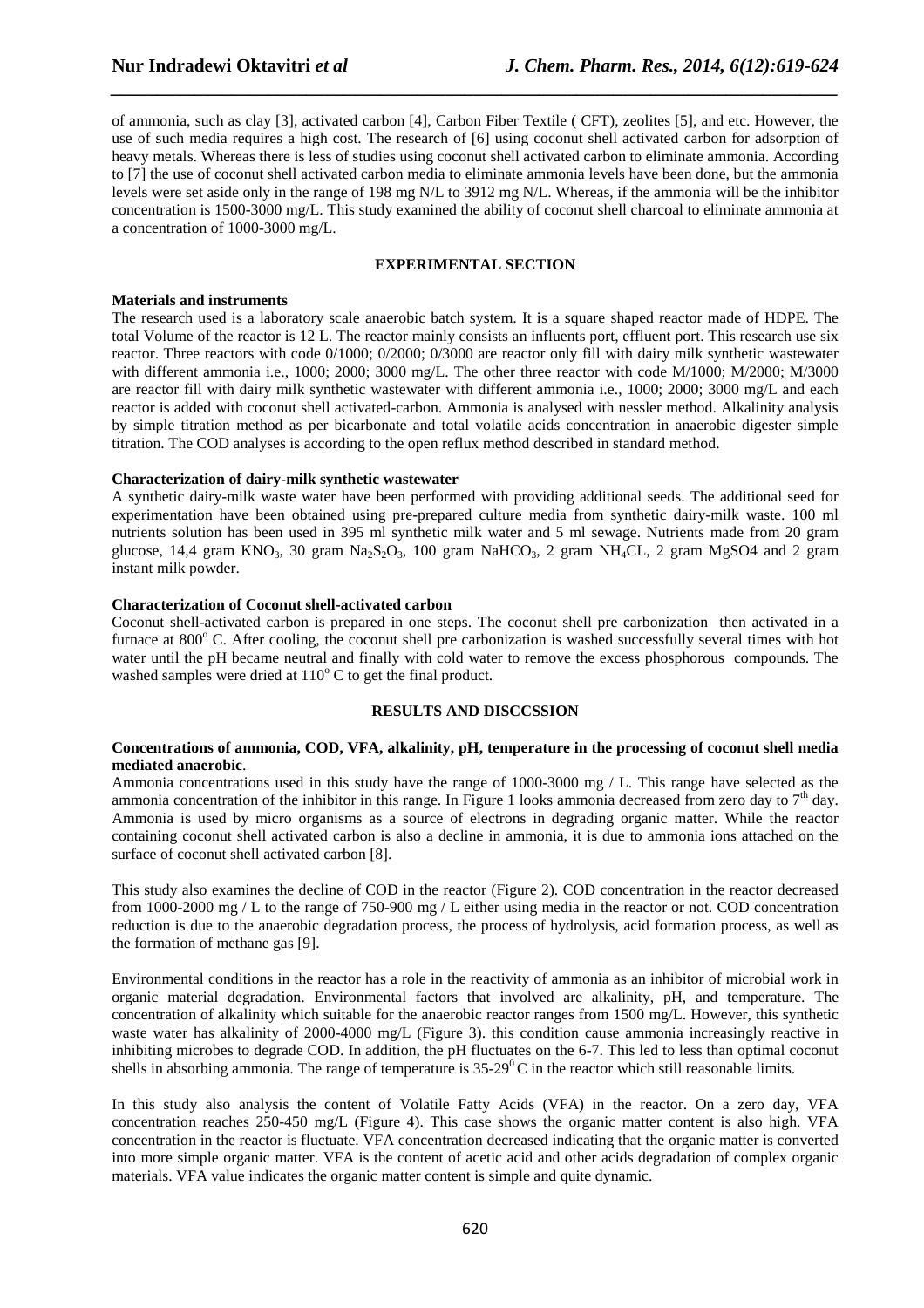

*\_\_\_\_\_\_\_\_\_\_\_\_\_\_\_\_\_\_\_\_\_\_\_\_\_\_\_\_\_\_\_\_\_\_\_\_\_\_\_\_\_\_\_\_\_\_\_\_\_\_\_\_\_\_\_\_\_\_\_\_\_\_\_\_\_\_\_\_\_\_\_\_\_\_\_\_\_\_*

**Figure 1 Ammonia Concentration in reactor** 



**Figure 2 COD Concentration in reactor** 



**Figure 3 Alkalinity Concentration in reactor**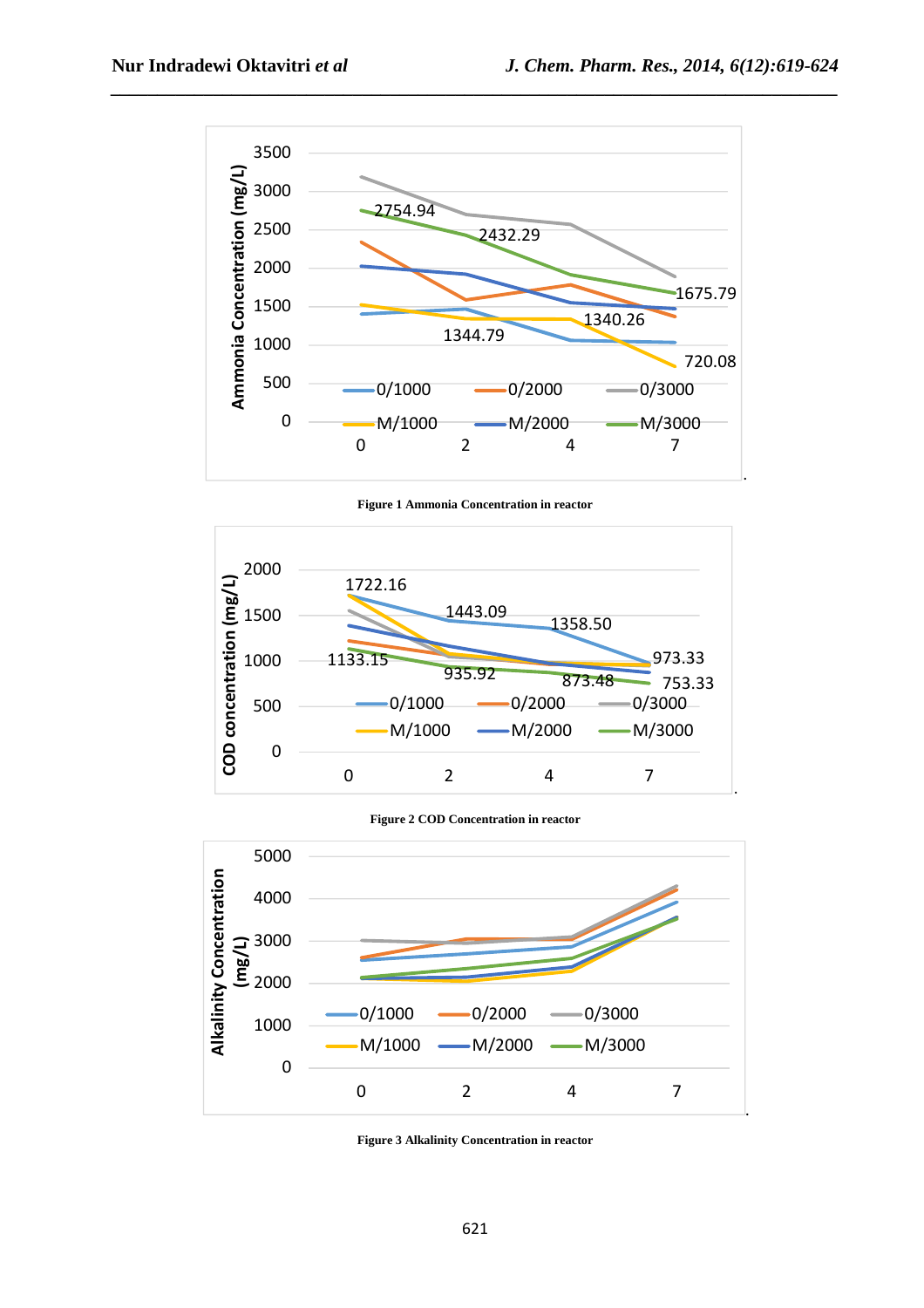

**Figure 4 VFA Concentration in reactor** 

#### **The ability of elimination for ammonia and COD in the anaerobic treatment which using coconut shells**

Ammonia removal without using the media tends to fluctuate. Average fluctuation on 0/1000 treatment (without media, concentration up to 1000 mg/L) was 26.22%. The 0/2000 (without media, concentrations up to 2000 mg/L) treatment and 0/3000 treatment (without the media, the concentration up to 3000 mg/L) have almost the same capabilities removal. In the treatment of M/1000 (medium, the concentration up to 1000 mg/L) showed an average removal 60.55%. Ability removal for the treatment of M/1000 is capable of removing ammonia treatment the highest compared to other reactors. In the treatment of M/2000 and M/3000 only removes ammonia with an average of 27.24% and 39.17% (Figure 5). That ability different from the treatment of the M / 1000. It shows that the adsorption ability of activated carbon have a maximum capacity. When it compared to the reactor without activated carbon media, it is known that the ability of elimination for the addition of ammonia to the reactor with activated carbon is better.



**Figure 5 Ammonia removal in reactor** 

The average percent removal of COD at different 0/1000 with an average percent ammonia removal M/1000 as well as in 0/2000 with M / 2000 and 0/3000 with M / 3000. it is because the activated carbon media is more likely to absorb organic matter in this case COD compared to ammonia.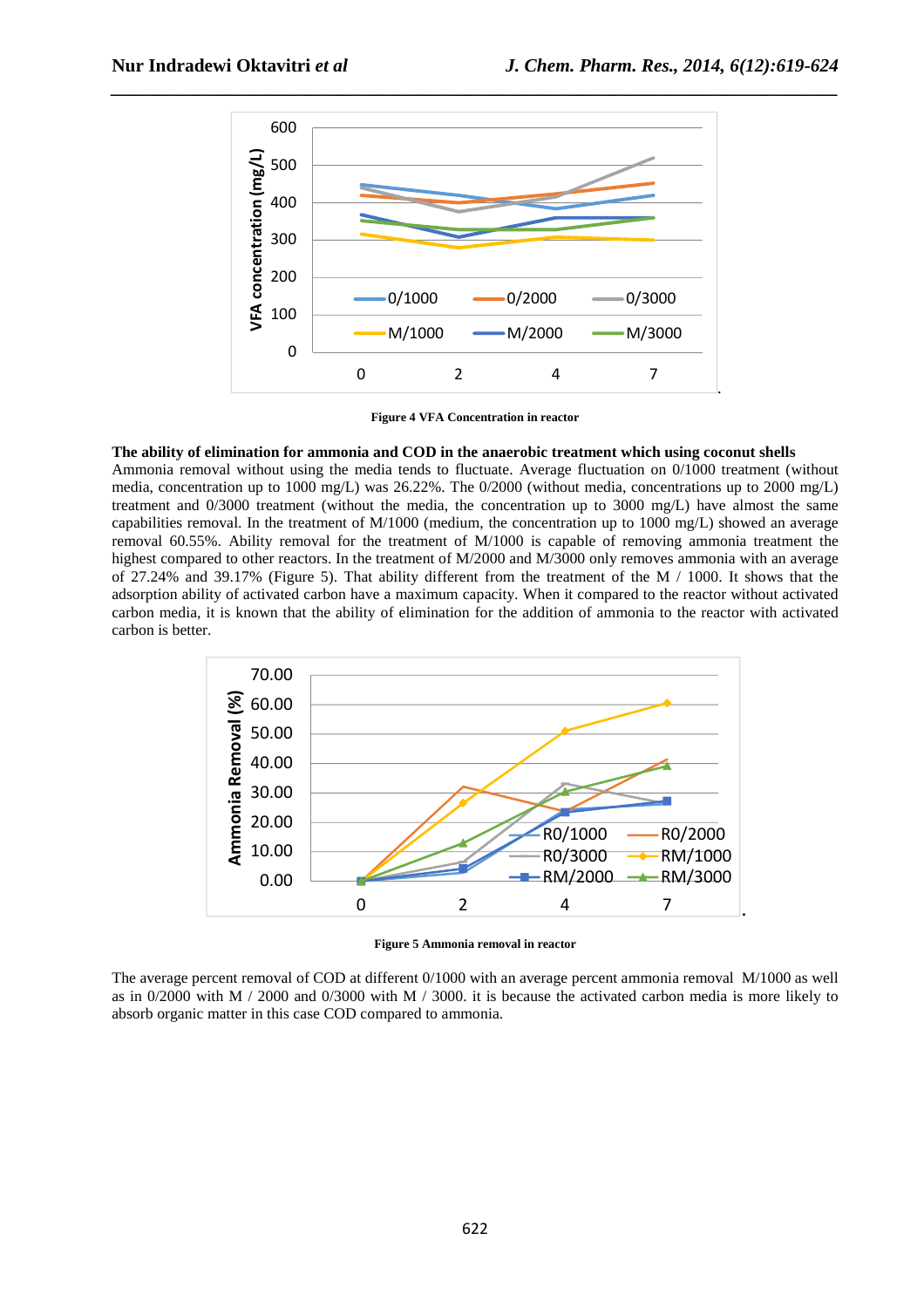

**Figure 6 COD removal in reactor** 



**Coconut shell activated carbon Coconut shell activated carbon with wastewater ammonia concentration 1000 mg/l**



**Coconut shell activated carbon with wastewater ammonia concentration 2000 mg/l**

**Coconut shell activated carbon with wastewater ammonia concentration 3000 mg/l**

**Figure 7 SEM analysis**